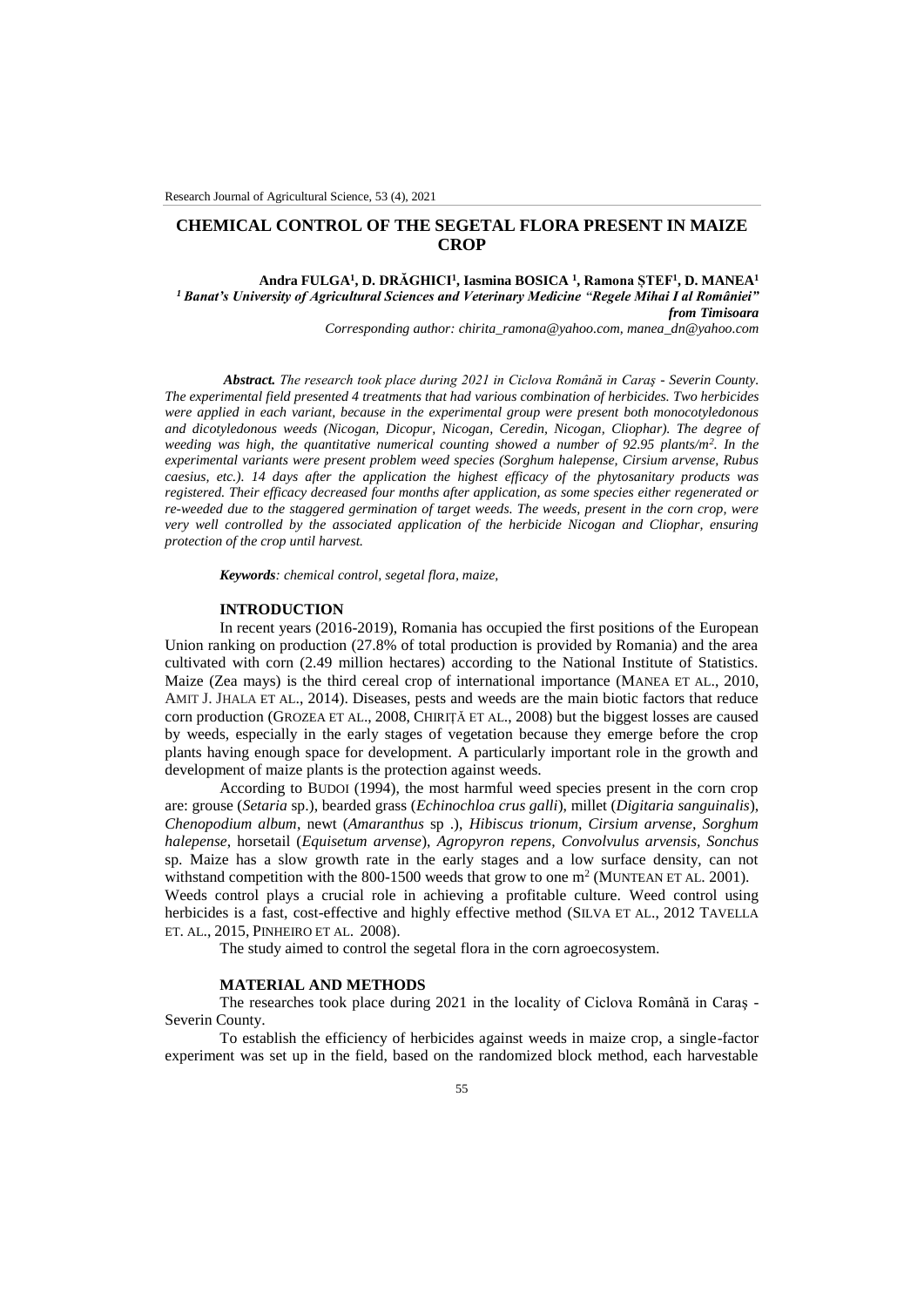variant having 30  $m^2$ . The 4 experimental variants were differentiated by the combination of herbicides.

Two herbicides were applied to each variant, because in the experimental group were present both monocotyledonous and dicotyledonous weeds (Nicogan + Dicopur, Nicogan + Ceredin, Nicogan + Cliophar).

| <b>Treatments description</b> |    |                          |                                                               |                            |
|-------------------------------|----|--------------------------|---------------------------------------------------------------|----------------------------|
|                               |    | <b>Comercial product</b> | <b>Acvtive ingridient</b>                                     | <b>Dose</b>                |
| Treatment                     | 1. | Unhoed control           |                                                               |                            |
|                               | 2. | $Nicogan + Dicopur$      | nicosulfuron 40 $g/l +$<br>acid 2,4 D DMA $600g/l$            | $1,5$ $1/ha + 1,0$<br>1/ha |
|                               | 3. | $Nicogan + Ceredin$      | nicosulfuron 40 g/l + 344 g/l 2,4 D DMA<br>and 120G/L dicamba | $1.0 + 1.0$ <i>l/ha</i>    |
|                               | 4. | $Nicogan + Cliophar$     | nicosulfuron 40 $g/l$ + clopiralid 300 $g/l$                  | $0.5$ l/ha                 |

Prior to the application of herbicides, weeds were mapped to find the initial degree of weeding in the control variant and subsequently, at 14 and 35 days and 4 months after application, the efficacy of the herbicides was determined.

The effectiveness of the herbicides was determined by the Abbott formula

Abbott %=  $\left(1 - \frac{n \text{ in } T}{n \text{ in } c}\right) x 100$ 

n – weeds number; T- treated; C- untreated (control)

## **RESULTS AND DISCUSSIONS**

The results regarding the degree of weeding and the species present in the maize agroecosystem are presented in figure 1. The degree of weeding was high, the mapping performed showed a number of 92.95 plants/ $m^2$ .

In the corn agroecosystem, Ciclova Română, the following species were present: (Code EPPO: ECHG *- Echinochloa crus-galli;* XANSI - *Xanthium italicum,* SORHA - *Sorghum halepense;* CONAR - *Convolvulus arvensis;* CHEAL - *Chenopodium album*; SINAR - *Sinapis arvensis;* PAPRH - *Papaver rhoeas;* CIRAR - *Cirsium arvense;* MATIN - *Matricaria inodora;* RUMG - *Rumex sp.;* DIGSA - *Digitaria sanguinalis*; RUBCA *- Rubus caesius;*). After weeds identification, it was observed that the experimental plots were dominated by *problem weeds*, such as: SORHA, ECHG, CONAR, XANSI, CIRAR, DIGSA, RUBCA, CHEAL, these species having the same statute in America (KREMER, 2004).

Of the total weed species/m<sup>2</sup>, determined in the experimental variants, the annual and perennial monocotyledonous species presented an average of 47.99 plants/m<sup>2</sup> . Weeds in the class of annual and perennial dicotyledons represented  $44.96$  plants /m<sup>2</sup>. The dominant species was the SORHA with a frequency of  $32.33$  plants/ $m<sup>2</sup>$  and a degree of participation of  $34.78\%$ . XANSI was present in a percentage of 13.26% (figure 1). The species RUBCA*,* RUMG*,*  PAPRH were present in the corn agroecosystem, with a low frequency of 0.66 plants/ $m<sup>2</sup>$ . The composition of the segetal flora, from the control-untreated variant, was represented by 12 species, the researches carried out by BOGDAN ET AL. (2011), in Transylvania, highlights a spectrum of weeds, in the corn agroecosystem, of 18-20 species.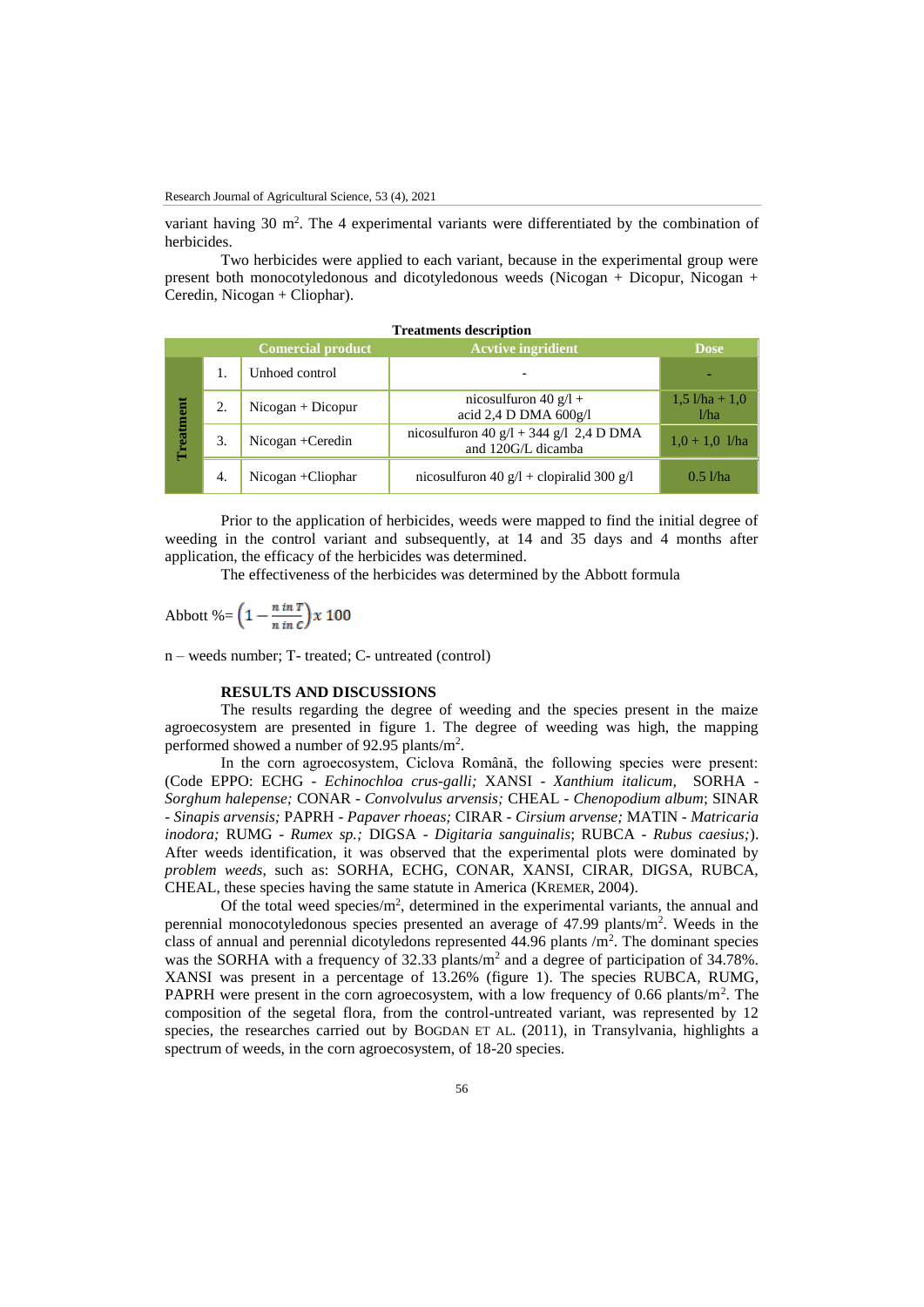

Fig. 1 - Weed specrum in untreated control

At 14 days after application, the substance nicosulfuron affected 98.33 - 100% of Jonson grass, millet and bearded grass (figure 2). The dicotyledonous weed species were very well controlled, in the variants in which clopiralid was applied. 2.4 D acid controlled dicotyledonous species in a proportion of 40.67 - 100%, the lowest efficacy was recorded in the species *Rubus caesius*.



Fig. 2 - The control percentage of the segetal flora present in the corn crop - at 14 days from the application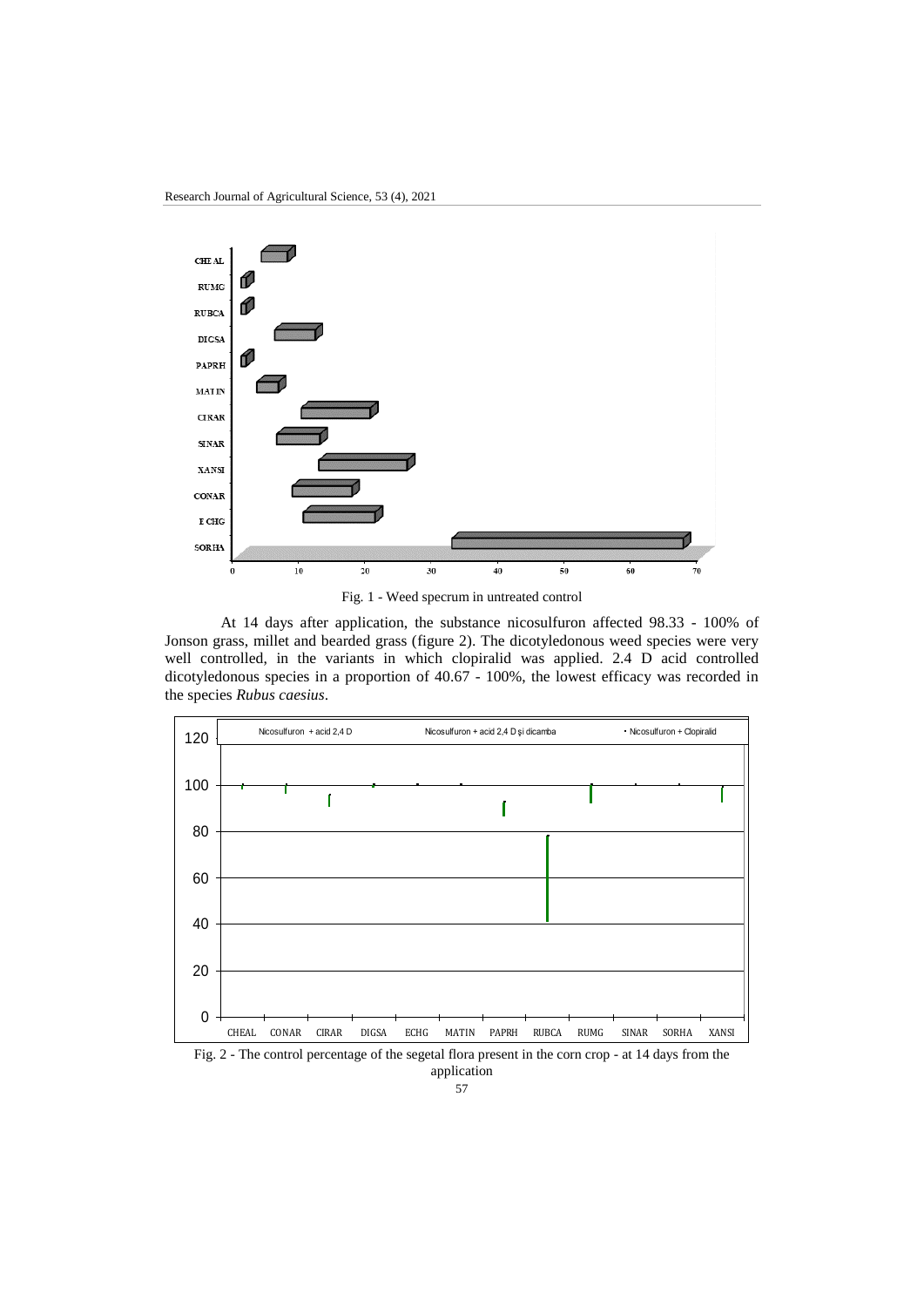The data on the efficacy of auxins from auxin group, 2,4 D and dicamba, are satisfying, considering that they have been used for many years, only a few weed species have developed resistance (GREEN JM ET AL., 2008). The reduction of crop flora in agroecosystems through the combined application of herbicides is increasingly being studied and used due to optimizing efficiency, minimizing costs and avoiding problems related to herbicide resistance. (KUDSK, 2002, PANNACCI ET AL., 2007, FRIESEN ET AL. 2000, NORSWORTHY ET AL. 2012, PANNACCI AND ONOFRI, 2016). The researchers found that the application of two or more compatible herbicides, used as a mixture, has a broader spectrum in weed control (narrowleaved and broad-leaved weeds) (AKBAR HOSSAIN ET AL., 2019).



Fig. 3 - The control percentage of the segetal flora present in the corn crop - at 35 days from the application



Fig. 4 - Results regarding the control of weed species present in the maize crop - 4 months after application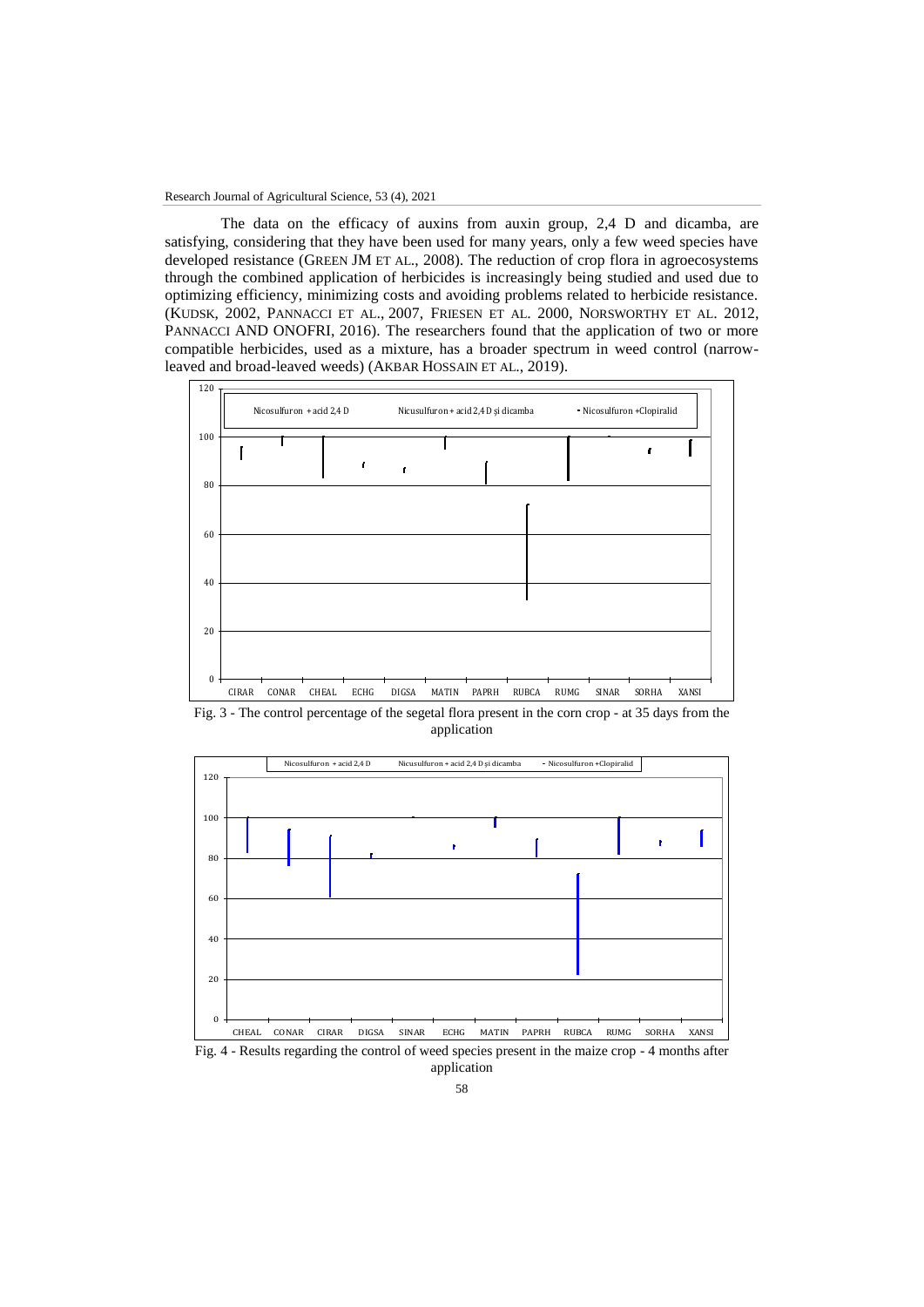At 35 days after the application of the treatments, the herbicide hierarchy remained the same (figure 3), but a closer analysis of the results shows that the herbicide efficacy is significantly lower than that recorded at 14 days. This decrease in the effectiveness of herbicides can be explained by the regeneration of some species.

Four months after treatment, herbicide efficacy decreased compared to previous assessments (at 14 and 35 days).

The decrease in herbicide efficacy is explained by the presence of regenerated perennial species and by the staggered emergence of the species (figure 4). Mixing Nicogan and Cliophar herbicides, the best control of the crop population was obtained. Cliophar also showed good efficacy in controlling the stubble *Rubus* species (72%).



Fig. 5 - Efficacy of weed control weeds in maize crop compared to average experience (at 14 days/35 days/4 months)

At 14 days after the application of the treatments, the lowest efficacy was recorded in the plots treated with nicosulfuron and 2.4 D acid, with significantly negative differences compared to the average experience. In the plots treated with nicosulfuron + 2.4 D acid and dicamba (92.86%) there were no differences compared to the average (93.73%) (figure 5). The results of this study are confirmed by other research in the field, GORSIC ET AL., 2008 obtained weed control (*Setaria glauca, Echinochloa crus-galli, Chenopodium polyspermum, Amaranthus retroflexus, Ambrosia artemisiifolia, Chenopodium album*) in the percentage of 95%.

The segetal population of the variants treated with nicosulfuron  $+$  clopiralide was controlled in a proportion of 97.03%, showing an absolute difference of 3.30 compared to the average. The hierarchy of herbicides, in the control of weeds, from the experimental plots is maintained even 35 days after application.

The herbicides that managed to provide good protection to the corn crop, in the long term (four months) after application, were nicosulfuron  $+$  clopiralide (91.31%), the explanation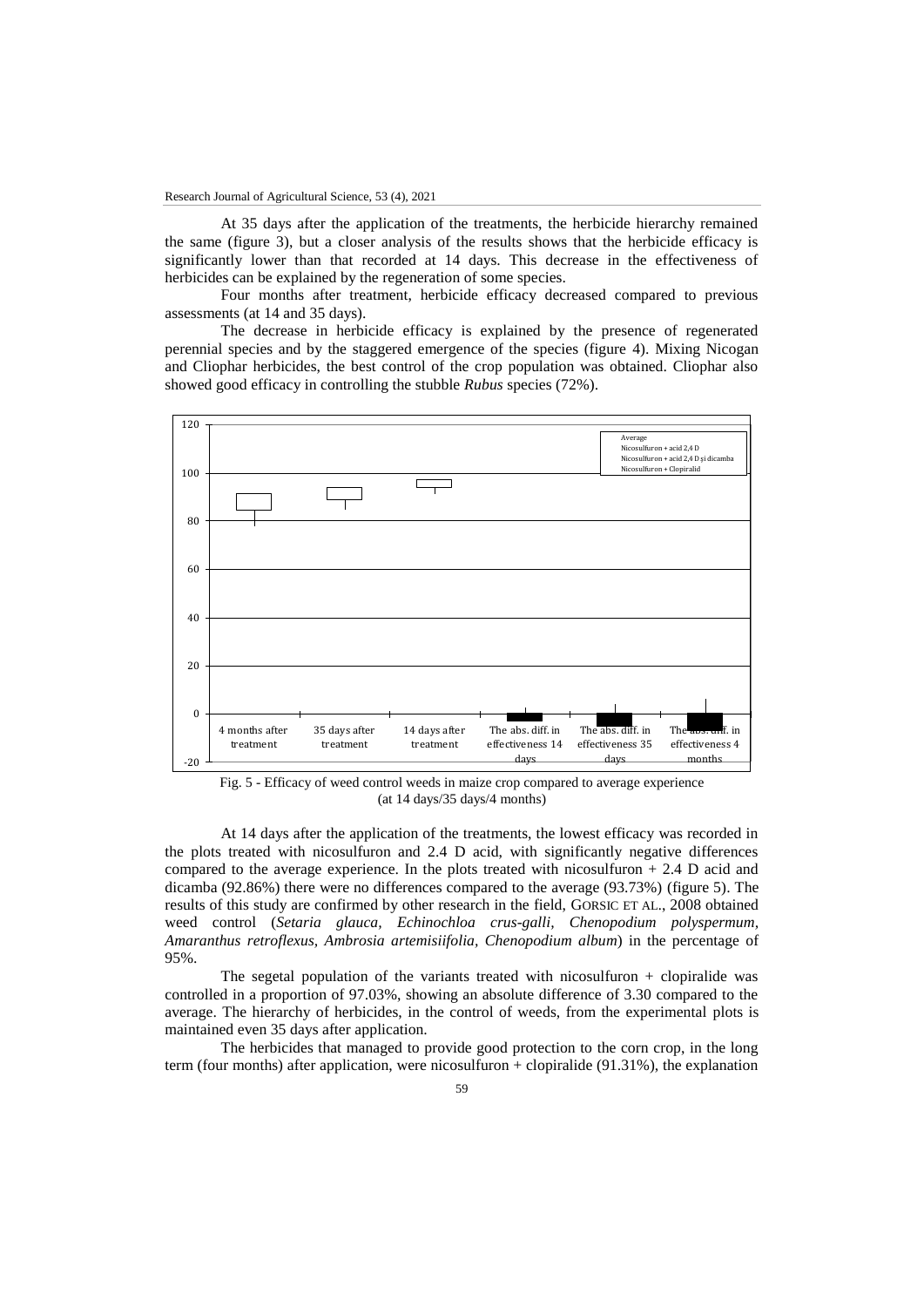comes from the systemic action and translocation to the reproductive organs. Weeds in the plots treated with nicosulfuron and 2,4 D acid showed a very significant negative difference (6.26%) compared to the control (average experience). At the last assessment (four months after application), there was no significant difference (0.99) in respect of segetal flora by applying mixed herbicide Ceredin and Nicogan.

## **CONCLUSIONS**

14 days after the application of the treatments, the highest efficacy of the phytosanitary products was registered. Their effectiveness decreased four months after application, as some species either regenerated or re-weeded due to the staggered germination of weed species.

The weed species, present in the corn crop, were very well controlled by the associated application of the herbicide Nicogan and Cliophar, ensuring protection of the crop until harvest.

The mixture of Nicogan and Dicopur herbicides did not achieve very good protection of the maize crop, as some dicotyledonous species were not controlled.

#### **BIBLIOGRAPHY**

- AKBAR HOSSAIN, MST. TANJINA ISLAM, MD. SHOHIDUL ISLAM, NURISLAM, SHARIF AHMED, KHOKAN KUMER SARKER MAHESH KUMAR GATHALA, 2019 - Chemical Weed Management in Maize (*Zea mays* L.) under Conservation Agricultural Systems: An Outlook of the Eastern Gangetic Plains in South - Asia
- BERCA, M. , 2011 Agrotehnică- transformarea modernă a agriculturii, Editura Ceres, București
- BOGDAN ILEANA, TEODOR RUSU, ŞTEFANIA GÂDEA, ILARIE IVAN, PAULA MORARU, ADRIAN POP, 2011 Effective Weed Control in Maize, Bulletin UASVM Agriculture, 68(1)
- BUDOI G., OANCEA I., PENESCU A., 1996 Herbologie aplicată- buruienile și combaterea lor intregrată, editura Ceres, București
- CHIRIŢA RAMONA, IOANA GROZEA, NICOLAE SARPE, KARL FRITZ LAUER, 2008 Control of *Sorghum halepense* (L.) species in western part of Romania, Communications in agricultural and applied biological sciences, 73 (4): 959-964
- FRIESEN S.L.J., FERGUSON G.M., HALL J.C., 2000 Management strategies for attenuating herbicide resistance: untoward consequences of their promotion. Crop Protection 19, 891−895.
- G[ORSIC](https://www.researchgate.net/scientific-contributions/Matija-Gorsic-56050931?_sg%5B0%5D=8IIRvrHvA6_9uR7jxmuO9nrLUbpbK15Jo5LMm4sFCMi7-RB8IfgpPisp-QOOVsmMqV14-mw.hL0FVLXskoeL4RMJLr27ICfRgXDH5iVKg9iu0MI8_P5sj-HTBGEePo3a3zAdFQ2t_UL4ct5nlLx64eP8LeUeWQ&_sg%5B1%5D=DjUEq_t-Mk5jaf9SZd0QAxr6qkiVjScnPiQgnXf8q5Hr0DDGLhG7dP6vSWthfIufrlLLWhY.rP6zb_crlYAzj_JAL1bw3QZXb44mtewTNrBtRyKl-rfRrmlmP5kb_W8Ja36uhQGZkkwfVLUoNFw8LuCCdp-zWw) MATIJA, K[LARA](https://www.researchgate.net/scientific-contributions/Klara-Baric-81864082?_sg%5B0%5D=8IIRvrHvA6_9uR7jxmuO9nrLUbpbK15Jo5LMm4sFCMi7-RB8IfgpPisp-QOOVsmMqV14-mw.hL0FVLXskoeL4RMJLr27ICfRgXDH5iVKg9iu0MI8_P5sj-HTBGEePo3a3zAdFQ2t_UL4ct5nlLx64eP8LeUeWQ&_sg%5B1%5D=DjUEq_t-Mk5jaf9SZd0QAxr6qkiVjScnPiQgnXf8q5Hr0DDGLhG7dP6vSWthfIufrlLLWhY.rP6zb_crlYAzj_JAL1bw3QZXb44mtewTNrBtRyKl-rfRrmlmP5kb_W8Ja36uhQGZkkwfVLUoNFw8LuCCdp-zWw) BARIC, N[ATALIJA](https://www.researchgate.net/scientific-contributions/Natalija-Galzina-2057111123?_sg%5B0%5D=8IIRvrHvA6_9uR7jxmuO9nrLUbpbK15Jo5LMm4sFCMi7-RB8IfgpPisp-QOOVsmMqV14-mw.hL0FVLXskoeL4RMJLr27ICfRgXDH5iVKg9iu0MI8_P5sj-HTBGEePo3a3zAdFQ2t_UL4ct5nlLx64eP8LeUeWQ&_sg%5B1%5D=DjUEq_t-Mk5jaf9SZd0QAxr6qkiVjScnPiQgnXf8q5Hr0DDGLhG7dP6vSWthfIufrlLLWhY.rP6zb_crlYAzj_JAL1bw3QZXb44mtewTNrBtRyKl-rfRrmlmP5kb_W8Ja36uhQGZkkwfVLUoNFw8LuCCdp-zWw) GALZINA, MAJA S[CEPANOVIC](https://www.researchgate.net/scientific-contributions/Maja-Scepanovic-55965985), Z[VONIMIR](https://www.researchgate.net/scientific-contributions/Zvonimir-Ostojic-2146686481?_sg%5B0%5D=8IIRvrHvA6_9uR7jxmuO9nrLUbpbK15Jo5LMm4sFCMi7-RB8IfgpPisp-QOOVsmMqV14-mw.hL0FVLXskoeL4RMJLr27ICfRgXDH5iVKg9iu0MI8_P5sj-HTBGEePo3a3zAdFQ2t_UL4ct5nlLx64eP8LeUeWQ&_sg%5B1%5D=DjUEq_t-Mk5jaf9SZd0QAxr6qkiVjScnPiQgnXf8q5Hr0DDGLhG7dP6vSWthfIufrlLLWhY.rP6zb_crlYAzj_JAL1bw3QZXb44mtewTNrBtRyKl-rfRrmlmP5kb_W8Ja36uhQGZkkwfVLUoNFw8LuCCdp-zWw) OSTOJIC, 2008 Weed control in maize with new herbicide topramezone, Cereal Research Communications Volume: 36, Conference: 7th ALPS-ADRIA Scientific Workshop
- GREEN JM, HAZEL CB, FORNEY DR, PUGH LM, 2008 New multiple-herbicide crop resistance and formulation technology to augment the utility of glyphosate. Pest Manag Sci 64:332– 339
- GROZEA IOANA, ALIN CARABET, RAMONA CHIRITA, ANA MARIA BADEA, 2008 Natural enemies in control of invasive species *Diabrotica virgifera virgifera* from maize crops, Communications in agricultural and applied biological sciences
- JHALA AMIT J., STEVAN Z. KNEZEVIC, ZAHOOR A. GANIE AND MEGH SINGH, 2014 Integrated Weed Management in Maize/Chapter 8, B. S. Chauhan, G. Mahajan (eds.), Recent Advances in Weed Management, Springer Science+Business Media New York
- KREMER RJ, 2004 Weed control. In: Smith CW, Betran J, Runge ECA (eds) Corn: origin, history, technology and production. Wiley, Hoboken, pp 717–752
- KUDSK P., 2002 Optimising Herbicide Performance. In: Robert E.L., Naylor (Eds.), Weed Management Handbook, Blackwell Science, 323−344.
- MANEA DAN NICOLAE, SIMION ALDA, GHEORGHE CÂRCIU, RAMONA ŞTEF, 2010 New strategies of chemical control of annual weeds in maize, Research Journal of Agricultural Science, 42 (2):76-80